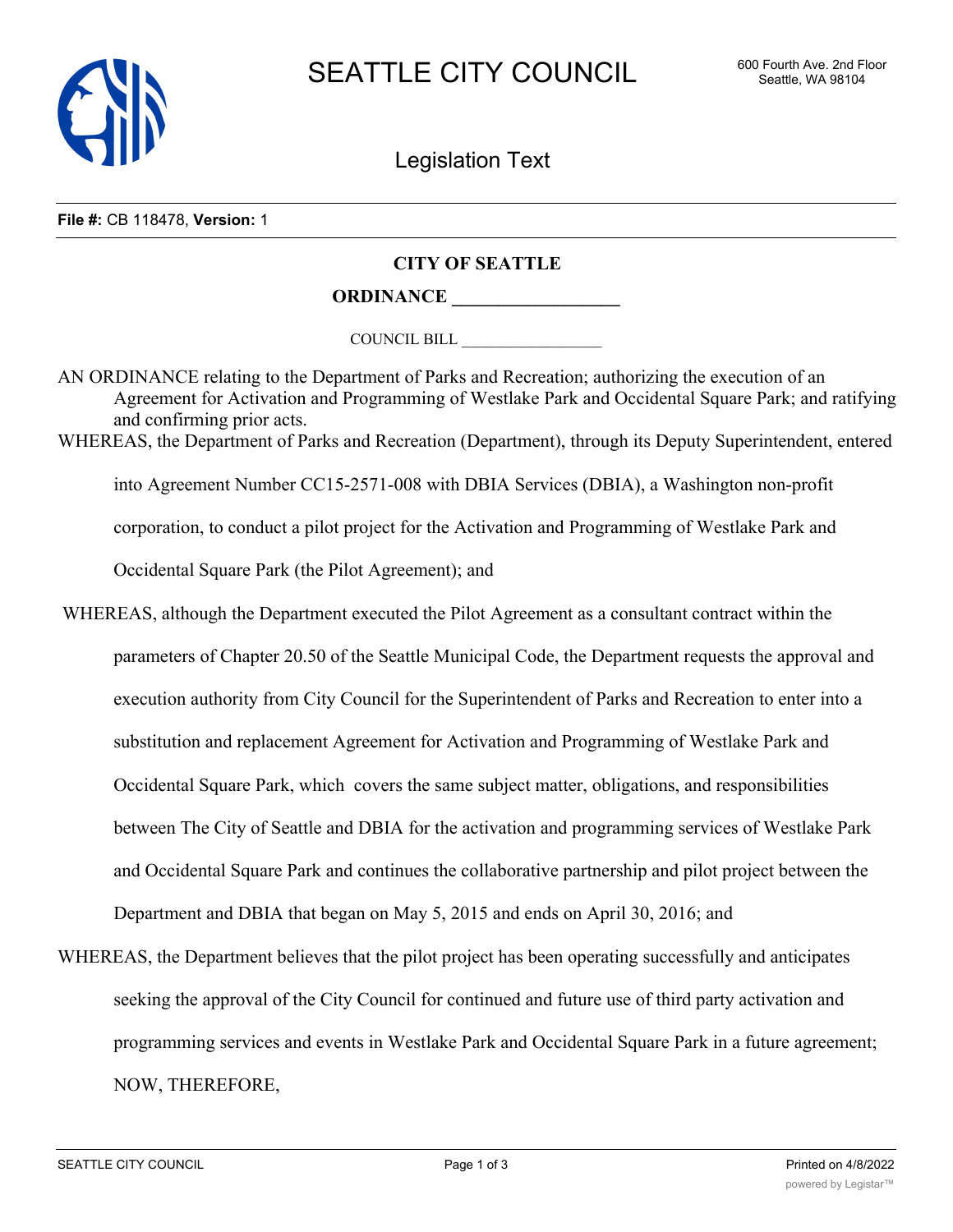## **BE IT ORDAINED BY THE CITY OF SEATTLE AS FOLLOWS**:

Section 1. The Superintendent of Parks and Recreation, or the Superintendent's designee, is authorized to execute the Activation and Programming Agreement of Westlake Park and Occidental Square Park between the Seattle Department of Parks and Recreation and DBIA Services, a Washington non-profit corporation, a copy of which is attached to this ordinance as Attachment A.

Section 2. Any acts consistent with the authority and prior to the effective date of this ordinance are hereby ratified and confirmed.

Section 3. This ordinance shall take effect and be in force 30 days after its approval by the Mayor, but if not approved and returned by the Mayor within ten days after presentation, it shall take effect as provided by Seattle Municipal Code Section 1.04.020.

Passed by the City Council the day of , 2015, and

signed by me in open session in authentication of its passage this

 $\frac{1}{\sqrt{25}}$  day of  $\frac{1}{\sqrt{25}}$ , 2015.

President of the City Council

Approved by me this \_\_\_\_ day of \_\_\_\_\_\_\_\_\_\_\_\_\_\_\_\_\_\_, 2015.

Edward B. Murray, Mayor

Filed by me this \_\_\_\_\_ day of \_\_\_\_\_\_\_\_\_\_\_\_\_\_\_\_\_\_\_\_\_\_\_\_\_\_\_\_, 2015.